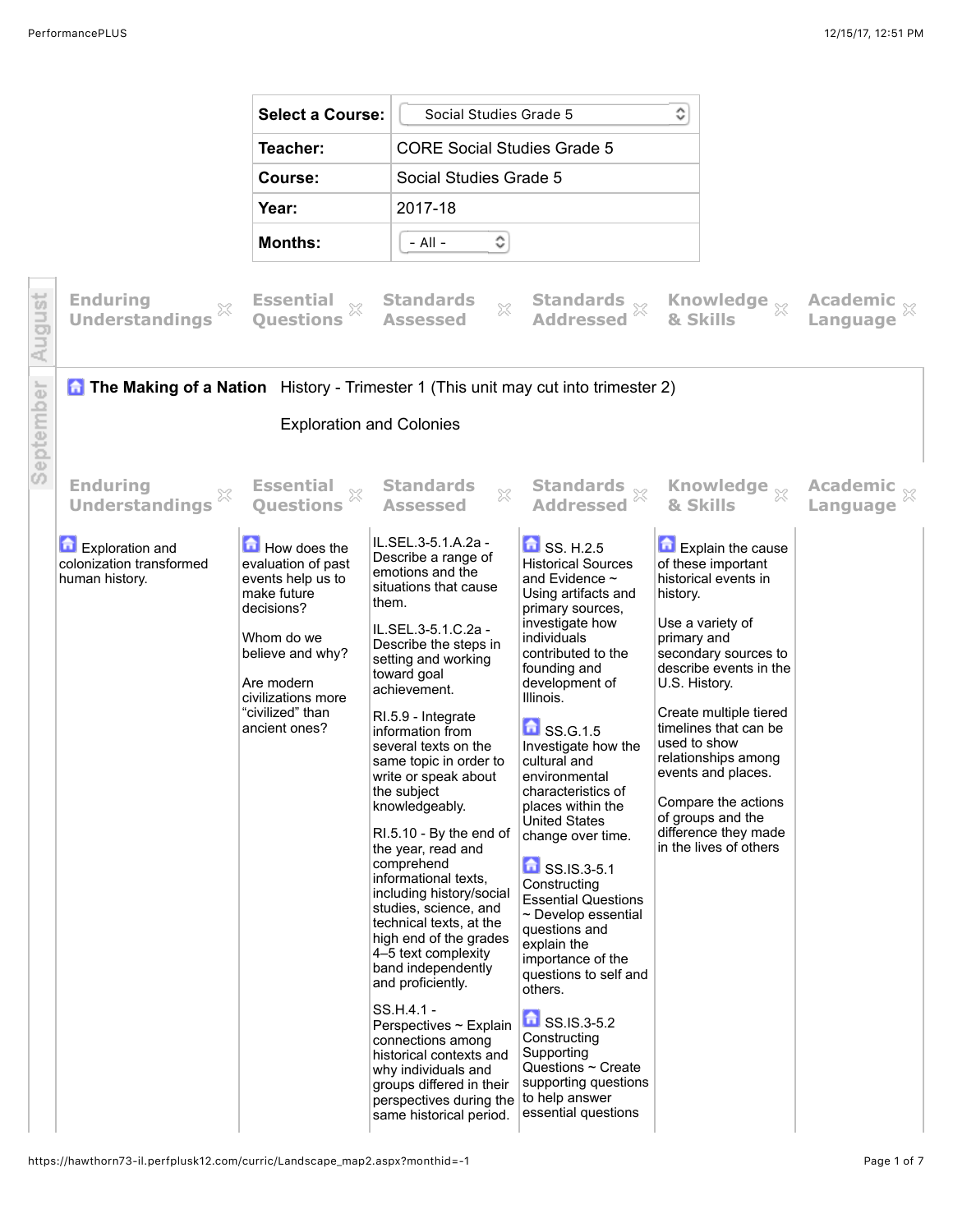|       |                                               |                                                            | SS.H.4.3 - Causation<br>and Argumentation $\sim$<br>Explain probable<br>causes and effects of<br>events and<br>developments in Illinois<br>history.<br>SS.H.5.3 - Causation<br>and Argumentation $\sim$<br>Explain probable<br>causes and effects of<br>events and<br>developments in U.S.<br>history.<br>SS.H.5.1 - Change,<br>Continuity, and Context<br>$\sim$ Create and use a<br>chronological<br>sequence of related<br>events to compare<br>developments that<br>happened at the same<br>time.<br>SS.G.5.1 - Human-<br>Environment<br>Interaction $\sim$<br>Investigate how the<br>cultural and<br>environmental<br>characteristics of<br>places within the<br>United States change<br>over time. | in an inquiry.<br>SS.IS.3-5.3<br>Determining Helpful<br>Sources $\sim$<br>Determine sources<br>representing multiple<br>points of view that<br>will assist in<br>answering essential<br>questions.<br>SS.IS.3-5.4<br>Gathering and<br><b>Evaluating Sources</b><br>$\sim$ Gather relevant<br>information and<br>distinguish among<br>fact and opinion to<br>determine credibility<br>of multiple sources.<br>SS.IS.3-5.5<br>Developing Claims<br>and Using Evidence<br>$\sim$ Develop claims<br>using evidence from<br>multiple sources to<br>answer essential<br>questions.<br>SS.IS.3-5.6<br>Communicating<br>Conclusions $\sim$<br>Construct and<br>critique arguments<br>and explanations<br>using reasoning,<br>examples, and<br>details from multiple<br>sources.<br>$\bullet$ SS.IS.3-5.7<br>Critiquing<br>Conclusions $\sim$<br>Identify a range of<br>local problems and<br>some ways in which<br>people are trying to<br>address these<br>problems.<br>$\Box$ SS.IS.3-5.8<br>Taking Informed<br>Action $\sim$ Use<br>listening, consensus-<br>building, and voting<br>procedures to decide<br>on and take action in<br>their classroom and<br>school. |                                     |                                    |
|-------|-----------------------------------------------|------------------------------------------------------------|----------------------------------------------------------------------------------------------------------------------------------------------------------------------------------------------------------------------------------------------------------------------------------------------------------------------------------------------------------------------------------------------------------------------------------------------------------------------------------------------------------------------------------------------------------------------------------------------------------------------------------------------------------------------------------------------------------|-----------------------------------------------------------------------------------------------------------------------------------------------------------------------------------------------------------------------------------------------------------------------------------------------------------------------------------------------------------------------------------------------------------------------------------------------------------------------------------------------------------------------------------------------------------------------------------------------------------------------------------------------------------------------------------------------------------------------------------------------------------------------------------------------------------------------------------------------------------------------------------------------------------------------------------------------------------------------------------------------------------------------------------------------------------------------------------------------------------------------------------------------------------------|-------------------------------------|------------------------------------|
| tober | <b>Enduring</b><br>×<br><b>Understandings</b> | <b>Essential</b><br>$\bar{\mathbb{X}}$<br><b>Questions</b> | <b>Standards</b><br>$\mathbb{S}^2$<br><b>Assessed</b>                                                                                                                                                                                                                                                                                                                                                                                                                                                                                                                                                                                                                                                    | <b>Addressed</b>                                                                                                                                                                                                                                                                                                                                                                                                                                                                                                                                                                                                                                                                                                                                                                                                                                                                                                                                                                                                                                                                                                                                                | Knowledge $\frac{1}{2}$<br>& Skills | Academic $\frac{1}{2}$<br>Language |

 $\circlearrowright$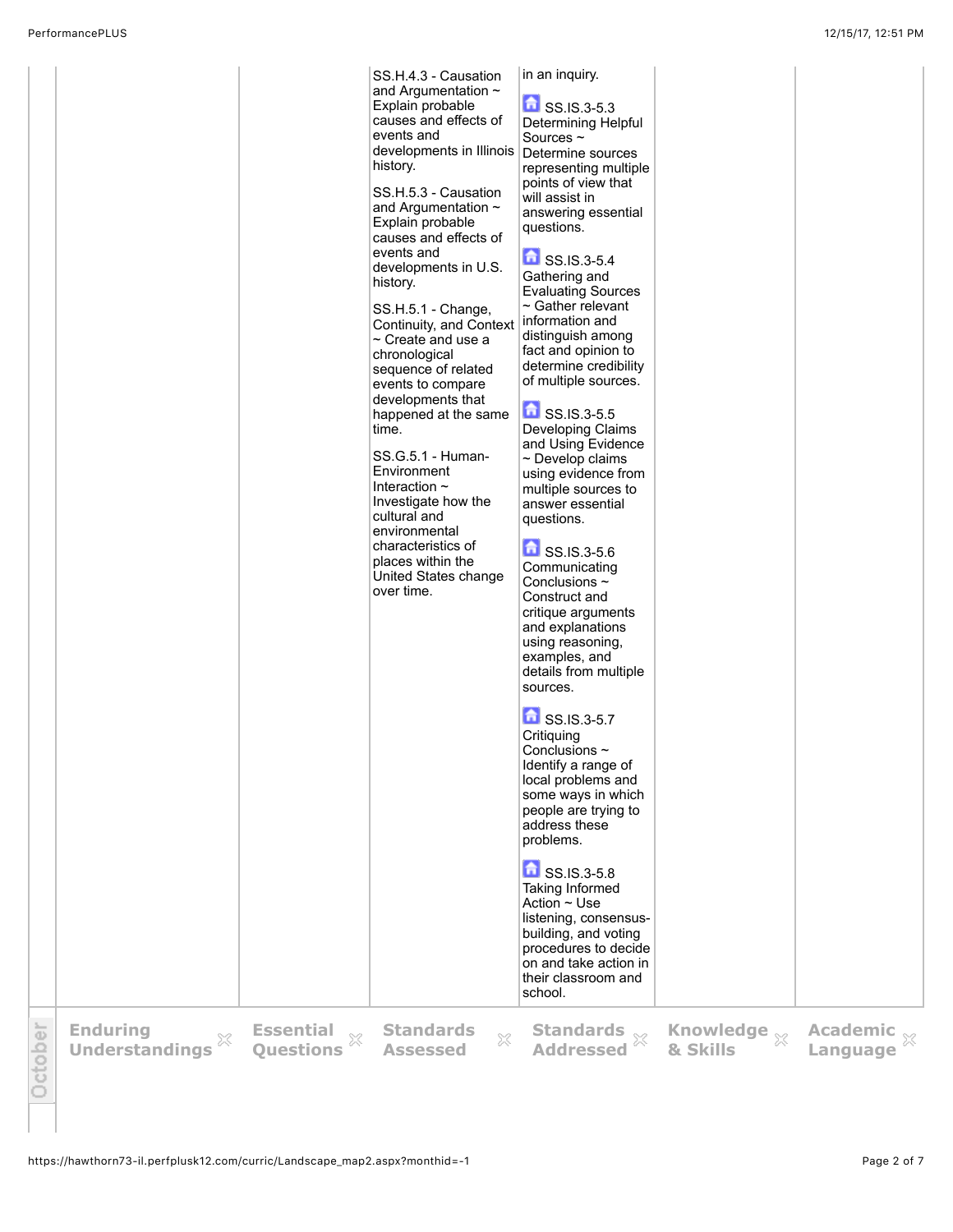| November | <b>Enduring</b><br>X<br><b>Understandings</b>                                                                                                                                                                                                                                             | <b>Essential</b> ※<br><b>Questions</b>                                                                                                                                                                                                                                                                                                                                                                                                                                       | <b>Standards</b><br>X<br><b>Assessed</b>                                                                                                                                                                                                                                                                                                                                                                                                                                                                                                                                                                                                                                                                                                                                                                                                                                                                                                                                                                                                             | <b>Standards &amp;</b><br><b>Addressed</b>                                                                                                                                                                                                                                                                                                                                                                                                                                                                                                                                                                                                                                                                                                                                                                                                                                    | <b>Knowledge XX</b><br>& Skills                                                                                                                                                                                                                                                                                                                                                                                                                                                                                                                                                                                                                                                                                                                                                       | <b>Academic XX</b><br>Language                                                                                                                                                                                                                                                                                              |
|----------|-------------------------------------------------------------------------------------------------------------------------------------------------------------------------------------------------------------------------------------------------------------------------------------------|------------------------------------------------------------------------------------------------------------------------------------------------------------------------------------------------------------------------------------------------------------------------------------------------------------------------------------------------------------------------------------------------------------------------------------------------------------------------------|------------------------------------------------------------------------------------------------------------------------------------------------------------------------------------------------------------------------------------------------------------------------------------------------------------------------------------------------------------------------------------------------------------------------------------------------------------------------------------------------------------------------------------------------------------------------------------------------------------------------------------------------------------------------------------------------------------------------------------------------------------------------------------------------------------------------------------------------------------------------------------------------------------------------------------------------------------------------------------------------------------------------------------------------------|-------------------------------------------------------------------------------------------------------------------------------------------------------------------------------------------------------------------------------------------------------------------------------------------------------------------------------------------------------------------------------------------------------------------------------------------------------------------------------------------------------------------------------------------------------------------------------------------------------------------------------------------------------------------------------------------------------------------------------------------------------------------------------------------------------------------------------------------------------------------------------|---------------------------------------------------------------------------------------------------------------------------------------------------------------------------------------------------------------------------------------------------------------------------------------------------------------------------------------------------------------------------------------------------------------------------------------------------------------------------------------------------------------------------------------------------------------------------------------------------------------------------------------------------------------------------------------------------------------------------------------------------------------------------------------|-----------------------------------------------------------------------------------------------------------------------------------------------------------------------------------------------------------------------------------------------------------------------------------------------------------------------------|
| December | <b>Civics - How A Nation Works</b> Students will study how a nation works.                                                                                                                                                                                                                |                                                                                                                                                                                                                                                                                                                                                                                                                                                                              | CIVICS - Trimester 2                                                                                                                                                                                                                                                                                                                                                                                                                                                                                                                                                                                                                                                                                                                                                                                                                                                                                                                                                                                                                                 |                                                                                                                                                                                                                                                                                                                                                                                                                                                                                                                                                                                                                                                                                                                                                                                                                                                                               |                                                                                                                                                                                                                                                                                                                                                                                                                                                                                                                                                                                                                                                                                                                                                                                       |                                                                                                                                                                                                                                                                                                                             |
|          | <b>Enduring</b><br><b>Understandings</b>                                                                                                                                                                                                                                                  | <b>Essential</b><br>83<br><b>Ouestions</b>                                                                                                                                                                                                                                                                                                                                                                                                                                   | <b>Standards</b><br>$\chi$<br><b>Assessed</b>                                                                                                                                                                                                                                                                                                                                                                                                                                                                                                                                                                                                                                                                                                                                                                                                                                                                                                                                                                                                        | Standards $\frac{1}{2}$<br><b>Addressed</b>                                                                                                                                                                                                                                                                                                                                                                                                                                                                                                                                                                                                                                                                                                                                                                                                                                   | Knowledge <sub>X</sub><br>& Skills                                                                                                                                                                                                                                                                                                                                                                                                                                                                                                                                                                                                                                                                                                                                                    | <b>Academic</b><br>Language                                                                                                                                                                                                                                                                                                 |
|          | <b>D</b> People develop systems<br>to manage conflict and<br>create order.<br>Conflict Resolution can<br>involve aggression,<br>compromise, cooperation,<br>and change.<br>Democratic societies must<br>balance the rights and<br>responsibilities of individuals<br>for the common good. | How are<br>governments<br>created, structured,<br>and changed?<br>(SS.CV.3.5)<br>How do the<br>structures and<br>functions of<br>government inter-<br>relate? (SS.CV.1.5)<br>Why do we have<br>rules and laws; and<br>what would occur if<br>they did not exist?<br>(SS.CV.2.5)<br>What happens in<br>the absence of<br>government?<br>(SS.CV.2.5)<br>How do different<br>political systems<br>vary in their<br>toleration and<br>encouragement of<br>change?<br>(SS.CV.4.5) | IL.SEL.3-5.2.A.2a -<br>Identify verbal,<br>physical, and<br>situational cues that<br>indicate how others<br>may feel.<br>IL.SEL.3-5.2.C.2b -<br>Analyze ways to work<br>effectively in groups.<br>IL.SEL.3-5.2.D.2a -<br>Describe causes and<br>consequences of<br>conflicts.<br>IL.SEL.3-5.3.B.2a -<br>Identify and apply the<br>steps of systematic<br>decision making.<br>W.5.2a - Introduce a<br>topic clearly, provide a<br>general observation<br>and focus, and group<br>related information<br>logically; include<br>formatting (e.g.,<br>headings), illustrations,<br>and multimedia when<br>useful to aiding<br>comprehension.<br>W.5.2d - Use precise<br>language and domain-<br>specific vocabulary to<br>inform about or explain<br>the topic.<br>W.5.2e - Provide a<br>concluding statement<br>or section related to the SS.IS.3-5.3<br>explanation presented.<br>W.5.3d - Use concrete<br>words and phrases and<br>sensory details to<br>convey experiences<br>and events precisely.<br>W.5.3e - Provide a<br>conclusion that follows | $S$ SS.CV.2.5<br>Examine the origin<br>and purposes of<br>rules, laws, and key<br>U.S. constitutional<br>provisions.<br>$\blacksquare$ SS.CV.3.5<br>Compare the origins,<br>functions, and<br>structure of different<br>systems of<br>government.<br>SSCV.4.5<br>Explain how policies<br>are developed to<br>address public<br>problems.<br>$\bullet$ SS.IS.3-5.1<br>Constructing<br><b>Essential Questions</b><br>$\sim$ Develop essential<br>questions and<br>explain the<br>importance of the<br>questions to self and<br>others.<br><b>n</b> SS.IS.3-5.2<br>Constructing<br>Supporting<br>Questions $\sim$ Create<br>supporting questions<br>to help answer<br>essential questions<br>in an inquiry.<br>Determining Helpful<br>Sources $\sim$<br>Determine sources<br>representing multiple<br>points of view that<br>will assist in<br>answering essential<br>questions. | <b>D</b> Opposing<br>perspectives relating<br>to power and<br>authority may lead to<br>conflict within and<br>among nations and<br>can result in the<br>development of new<br>governments.<br>Governments are<br>often structured to<br>maintain a balance of<br>power between<br>branches of<br>government for<br>ensuring the basic<br>needs of citizens are<br>met. (Checks-and-<br>balances.<br>Constitution,<br>Elections)<br>Similarities and<br>differences among<br>peoples (ethnicity,<br>culture, language,<br>and religious beliefs)<br>contribute to unity<br>and diversity among<br>nations.<br>There are conditions,<br>actions (including civil<br>disobedience), and<br>motivations that<br>contribute to conflict<br>and cooperation<br>among groups and<br>nations. | $\overline{a}$ TIER 2<br>origin<br>structure<br>function<br>citizen<br>disobedience<br>society<br>Constitution *<br>provisions<br>TIER <sub>3</sub><br>Constitution *<br>Civics<br>Legislative<br>Executive<br>Judicial<br>Monarch<br>Parliament<br>Congress<br><b>Bill of Rights</b><br>Prime Minister<br>Governor General |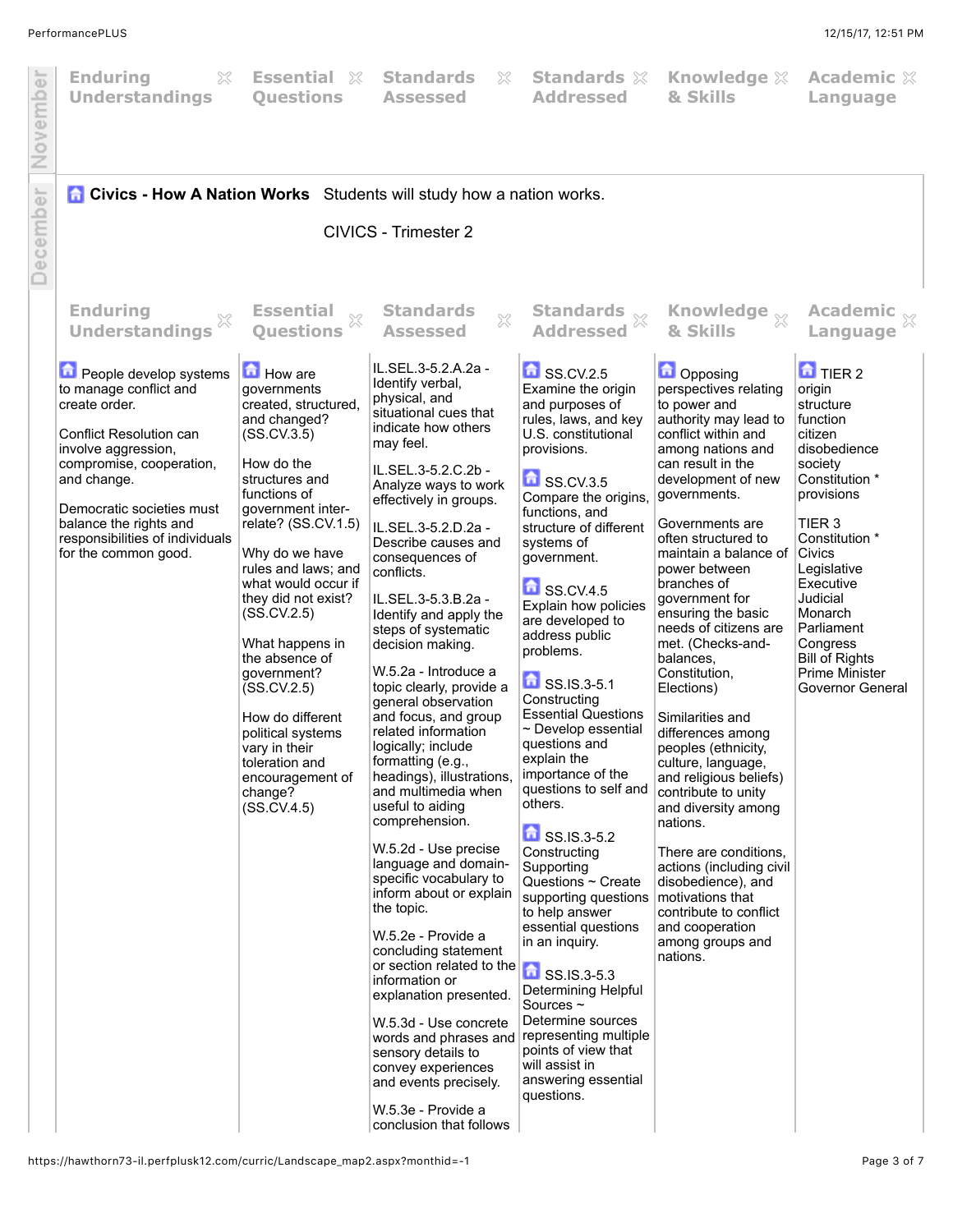|               |                                                                    |                                                      | from the narrated<br>experiences or events.<br>SS.CV.5.1 - Civic and<br>Political Institutions $\sim$<br>Distinguish the<br>responsibilities and<br>powers of government<br>officials at various<br>levels and branches of<br>government and in<br>different times and<br>places. | SS.IS.3-5.4<br>Gathering and<br><b>Evaluating Sources</b><br>$\sim$ Gather relevant<br>information and<br>distinguish among<br>fact and opinion to<br>determine credibility<br>of multiple sources.<br>$\bullet$ SS.IS.3-5.5<br>Developing Claims<br>and Using Evidence<br>$\sim$ Develop claims<br>using evidence from<br>multiple sources to<br>answer essential<br>questions.<br>SS.IS.3-5.6<br>Communicating<br>Conclusions $\sim$<br>Construct and<br>critique arguments<br>and explanations<br>using reasoning,<br>examples, and<br>details from multiple<br>sources.<br>$\bullet$ SS.IS.3-5.7<br>Critiquing<br>Conclusions $\sim$<br>Identify a range of<br>local problems and<br>some ways in which<br>people are trying to<br>address these<br>problems.<br>SS.IS.3-5.8<br><b>Taking Informed</b><br>Action ~ Use<br>listening, consensus-<br>building, and voting<br>procedures to decide<br>on and take action in<br>their classroom and<br>school. |                                                                                  |                                     |
|---------------|--------------------------------------------------------------------|------------------------------------------------------|-----------------------------------------------------------------------------------------------------------------------------------------------------------------------------------------------------------------------------------------------------------------------------------|----------------------------------------------------------------------------------------------------------------------------------------------------------------------------------------------------------------------------------------------------------------------------------------------------------------------------------------------------------------------------------------------------------------------------------------------------------------------------------------------------------------------------------------------------------------------------------------------------------------------------------------------------------------------------------------------------------------------------------------------------------------------------------------------------------------------------------------------------------------------------------------------------------------------------------------------------------------|----------------------------------------------------------------------------------|-------------------------------------|
| Vienuary      | <b>Enduring</b><br>X<br><b>Understandings</b>                      | <b>Essential</b><br>$\bar{\chi}$<br><b>Questions</b> | <b>Standards</b><br>53<br><b>Assessed</b>                                                                                                                                                                                                                                         | Standards<br>X<br><b>Addressed</b>                                                                                                                                                                                                                                                                                                                                                                                                                                                                                                                                                                                                                                                                                                                                                                                                                                                                                                                             | Knowledge $_{\otimes}$<br>& Skills                                               | Academic $\frac{1}{30}$<br>Language |
| February      | <b>Enduring</b><br>×<br><b>Understandings</b>                      | <b>Essential</b><br>$\rm\%$<br><b>Questions</b>      | <b>Standards</b><br>$\gtrsim$<br><b>Assessed</b>                                                                                                                                                                                                                                  | Standards $\mathbb{\mathbb{X}}$<br>Addressed $\mathbb{\mathbb{X}}$                                                                                                                                                                                                                                                                                                                                                                                                                                                                                                                                                                                                                                                                                                                                                                                                                                                                                             | Knowledge <sub>XX</sub><br>& Skills                                              | Academic xx<br>Language             |
| <b>flarch</b> | <b>G</b> Social Studies 5th Grade How a Nation Thrives (Economics) |                                                      |                                                                                                                                                                                                                                                                                   |                                                                                                                                                                                                                                                                                                                                                                                                                                                                                                                                                                                                                                                                                                                                                                                                                                                                                                                                                                | This unit can be broken down into two units.<br>Ecomony and Catastrophic Events. |                                     |

Trimester 3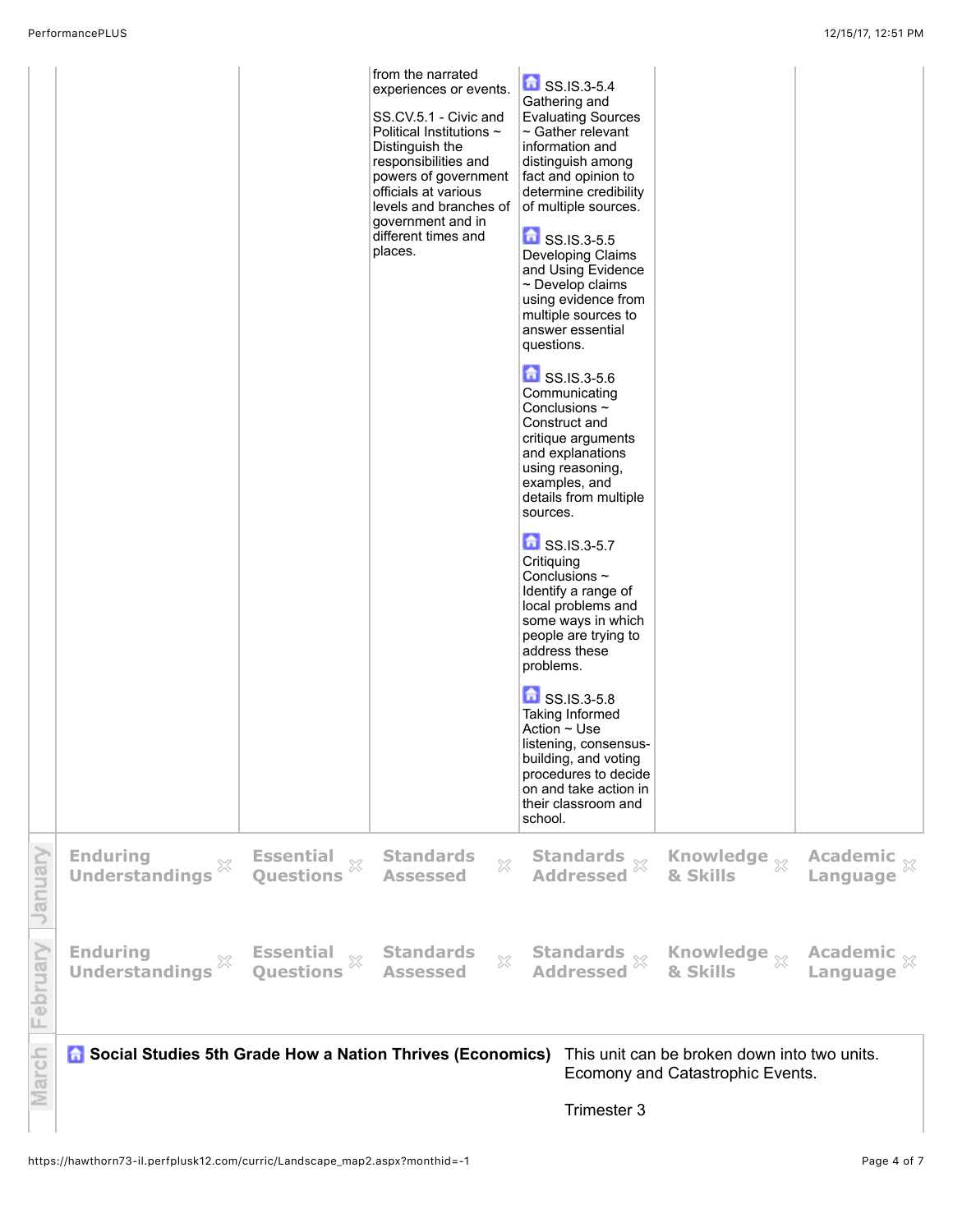| <b>Enduring</b><br><b>Understandings</b>                                                                                                                                                                                                                                                                                                                                                                                                                                                                                                            | <b>Essential</b><br>X<br><b>Ouestions</b>                                                                                                                                                                                                               | <b>Standards</b><br>$\chi$<br><b>Assessed</b>                                                                                                                                                                                                                                                                                                                                                                                                                                                                                                                                                                           | Standards x<br><b>Addressed</b>                                                                                                                                                                                                                                                                                                                                                                                                                                                                                                                                                                                                                                                                                                                                                                                                                                                                                                                                                                                                                                                                                                                            | Knowledge <sub>X</sub><br>& Skills                                                                                                                                                                                                                                                                                                                                                                                                                                                                                                                                                                                                                                                                                        | Academic $\frac{1}{2}$<br>Language                                                                                                                                                                                                                                                                                                                                                                          |
|-----------------------------------------------------------------------------------------------------------------------------------------------------------------------------------------------------------------------------------------------------------------------------------------------------------------------------------------------------------------------------------------------------------------------------------------------------------------------------------------------------------------------------------------------------|---------------------------------------------------------------------------------------------------------------------------------------------------------------------------------------------------------------------------------------------------------|-------------------------------------------------------------------------------------------------------------------------------------------------------------------------------------------------------------------------------------------------------------------------------------------------------------------------------------------------------------------------------------------------------------------------------------------------------------------------------------------------------------------------------------------------------------------------------------------------------------------------|------------------------------------------------------------------------------------------------------------------------------------------------------------------------------------------------------------------------------------------------------------------------------------------------------------------------------------------------------------------------------------------------------------------------------------------------------------------------------------------------------------------------------------------------------------------------------------------------------------------------------------------------------------------------------------------------------------------------------------------------------------------------------------------------------------------------------------------------------------------------------------------------------------------------------------------------------------------------------------------------------------------------------------------------------------------------------------------------------------------------------------------------------------|---------------------------------------------------------------------------------------------------------------------------------------------------------------------------------------------------------------------------------------------------------------------------------------------------------------------------------------------------------------------------------------------------------------------------------------------------------------------------------------------------------------------------------------------------------------------------------------------------------------------------------------------------------------------------------------------------------------------------|-------------------------------------------------------------------------------------------------------------------------------------------------------------------------------------------------------------------------------------------------------------------------------------------------------------------------------------------------------------------------------------------------------------|
| Students will understand<br>that nations are<br>interdependent.<br>Students will understand<br>that decisions concerning<br>the use of economic<br>resources impact individuals<br>and groups.<br>Students will understand<br>that national and<br>international relationships<br>are affected by economic<br>transactions.<br>Students will understand<br>that interest is the price the<br>borrower pays for using<br>some else's money.<br>Students will understand<br>that catastrophic events<br>impact the economic stability<br>of a region. | <b>How does</b><br>interdependence<br>shape our nation<br>and our world's<br>economy?<br>How do<br>catastrophic events<br>impact the<br>economics stability<br>of a region?<br>How does<br>scarcity or<br>abundance<br>influence economic<br>decisions? | IL.SEL.3-5.2.D.2b -<br>Apply constructive<br>approaches in<br>resolving conflicts.<br>IL.SEL.3-5.3.B.2a -<br>Identify and apply the<br>steps of systematic<br>decision making.<br>SS.G.5.3 - Human<br>Population ~ Analyze<br>the effects of specific<br>catastrophic and<br>environmental events<br>as well as<br>technological<br>developments that<br>have impacted our<br>nation and compare to<br>other places.<br>SS.G.5.1 - Human-<br>Environment<br>Interaction $\sim$<br>Investigate how the<br>cultural and<br>environmental<br>characteristics of<br>places within the<br>United States change<br>over time. | SSEC.3.5<br>National and Global<br>Economy $\sim$<br>Determine the ways<br>in which the<br>government pays for<br>the goods and<br>services it provides.<br>SSEC.2.5<br>National and Global<br>Economy ~ Discover<br>how positive<br>incentives (e.g., sale<br>prices and earning<br>money) and negative<br>incentives.<br><b>d</b> SS.FL.<br>1.5Financial Literacy<br>$\sim$ Explain that<br>interest is the price<br>the borrower pays<br>for using someone<br>else's money.<br>$\bullet$ SS.EC.1.5<br>Exchange and<br>Markets $\sim$ Analyze<br>why and how<br>individuals,<br>businesses, and<br>nations around the<br>world specialize and<br>trade.<br>$\frac{1}{2}$ SS.IS.3-5.1<br>Constructing<br><b>Essential Questions</b><br>$\sim$ Develop essential<br>questions and<br>explain the<br>importance of the<br>questions to self and<br>others.<br>SS.IS.3-5.2<br>Constructing<br>Supporting<br>Questions ~ Create<br>supporting questions<br>to help answer<br>essential questions<br>in an inquiry.<br>$\frac{1}{2}$ SS.IS.3-5.3<br>Determining Helpful<br>Sources $\sim$<br>Determine sources<br>representing multiple<br>points of view that | Demonstrate<br>knowledge of<br>interdependence<br>(trade) of nations.<br>Discover how<br>individuals,<br>businesses, and<br>nations around the<br>world specialize and<br>trade.<br>Interpret how<br>people around the<br>United States utilize<br>natural resources.<br>Determine how<br>the government and<br>individuals pay for<br>goods and services in<br>the United States<br>(interest, banks,<br>loans).<br><b>Analyze</b><br>catastrophic events<br>and their influences<br>on the economy in<br>the United states and<br>compare to other<br>places (natural<br>Disasters, war,<br>terrorism, and<br>technological<br>developments).<br>Compare<br>developed and<br>developing nations<br>and their economies. | $\overline{a}$ TIER 2:<br>Economics<br>Economy<br>Resource<br>Interdependence<br>Import<br>Export<br>Trade<br>Supply<br>Demand<br>Specialization<br>Developed Nation<br>Developing Nation<br>Interest<br>Catastrophic<br>TIER 3:<br>Barter<br><b>Natural Resources</b><br>Human Resources<br><b>Capital Resources</b><br>Monetary Trade<br>Capitalism<br>Communism<br>Debt<br>Loan<br>Scarcity<br>Abundance |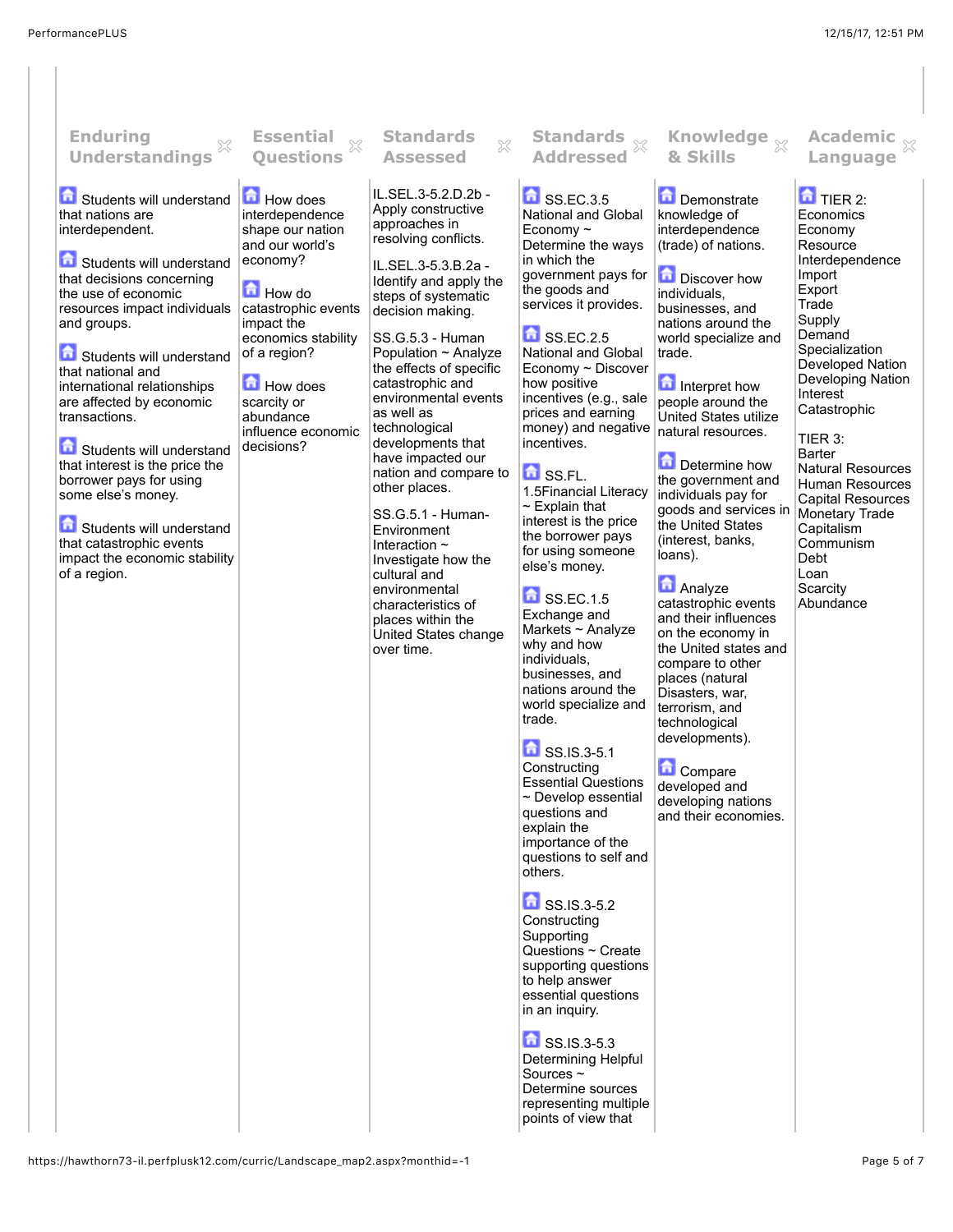|       |                                                                 |                                                            |                                     |                | will assist in<br>answering essential<br>questions.<br>SS.IS.3-5.4<br>Gathering and<br><b>Evaluating Sources</b><br>$\sim$ Gather relevant<br>information and<br>distinguish among<br>fact and opinion to<br>determine credibility<br>of multiple sources.<br>$\frac{1}{2}$ SS.IS.3-5.5<br>Developing Claims<br>and Using Evidence<br>$\sim$ Develop claims<br>using evidence from<br>multiple sources to<br>answer essential<br>questions.<br>SS.IS.3-5.6<br>Communicating<br>Conclusions $\sim$<br>Construct and<br>critique arguments<br>and explanations<br>using reasoning,<br>examples, and<br>details from multiple<br>sources.<br>SS.IS.3-5.7<br>Critiquing<br>Conclusions $\sim$<br>Identify a range of<br>local problems and<br>some ways in which<br>people are trying to<br>address these<br>problems.<br>SS.IS.3-5.8<br>Taking Informed<br>Action $\sim$ Use<br>listening, consensus-<br>building, and voting<br>procedures to decide<br>on and take action in<br>their classroom and<br>school |                                   |                                    |
|-------|-----------------------------------------------------------------|------------------------------------------------------------|-------------------------------------|----------------|--------------------------------------------------------------------------------------------------------------------------------------------------------------------------------------------------------------------------------------------------------------------------------------------------------------------------------------------------------------------------------------------------------------------------------------------------------------------------------------------------------------------------------------------------------------------------------------------------------------------------------------------------------------------------------------------------------------------------------------------------------------------------------------------------------------------------------------------------------------------------------------------------------------------------------------------------------------------------------------------------------------|-----------------------------------|------------------------------------|
| April | <b>Enduring</b><br>Enuuring<br>Understandings<br>$\%$           | <b>Essential</b><br>Questions                              | <b>Standards</b><br><b>Assessed</b> | $\mathbb{R}^2$ | Standards $\mathbb{X}$<br>Addressed $\mathbb{X}$                                                                                                                                                                                                                                                                                                                                                                                                                                                                                                                                                                                                                                                                                                                                                                                                                                                                                                                                                             | Knowledge $_\infty$<br>& Skills   | Academic xx                        |
| May   | <b>Enduring</b><br>X<br><b>Understandings</b>                   | <b>Essential</b><br>$\bar{\mathbb{X}}$<br><b>Questions</b> | <b>Standards</b><br><b>Assessed</b> | $\mathbb{X}$   | Standards<br>Addressed                                                                                                                                                                                                                                                                                                                                                                                                                                                                                                                                                                                                                                                                                                                                                                                                                                                                                                                                                                                       | Knowledge $_\%$<br>& Skills       | Academic $\frac{1}{2}$<br>Language |
| June  | <b>Enduring</b><br>$\mathbb{X}$<br>Understandings <sup>**</sup> | Essential<br><b>Questions</b>                              | <b>Standards</b><br><b>Assessed</b> | $\mathbb{X}$   | Standards<br>Addressed                                                                                                                                                                                                                                                                                                                                                                                                                                                                                                                                                                                                                                                                                                                                                                                                                                                                                                                                                                                       | Knowledge $\mathbb X$<br>& Skills | Academic x                         |
|       | <b>Enduring</b><br><b>Understandings</b>                        | <b>Essential</b><br>$\bar{\mathbb{X}}$<br><b>Questions</b> | <b>Standards</b><br><b>Assessed</b> | X              | Standards $\mathbb{\mathbb{X}}$<br>Addressed                                                                                                                                                                                                                                                                                                                                                                                                                                                                                                                                                                                                                                                                                                                                                                                                                                                                                                                                                                 | Knowledge xx<br>& Skills          | Academic $\mathbb{R}$<br>Language  |